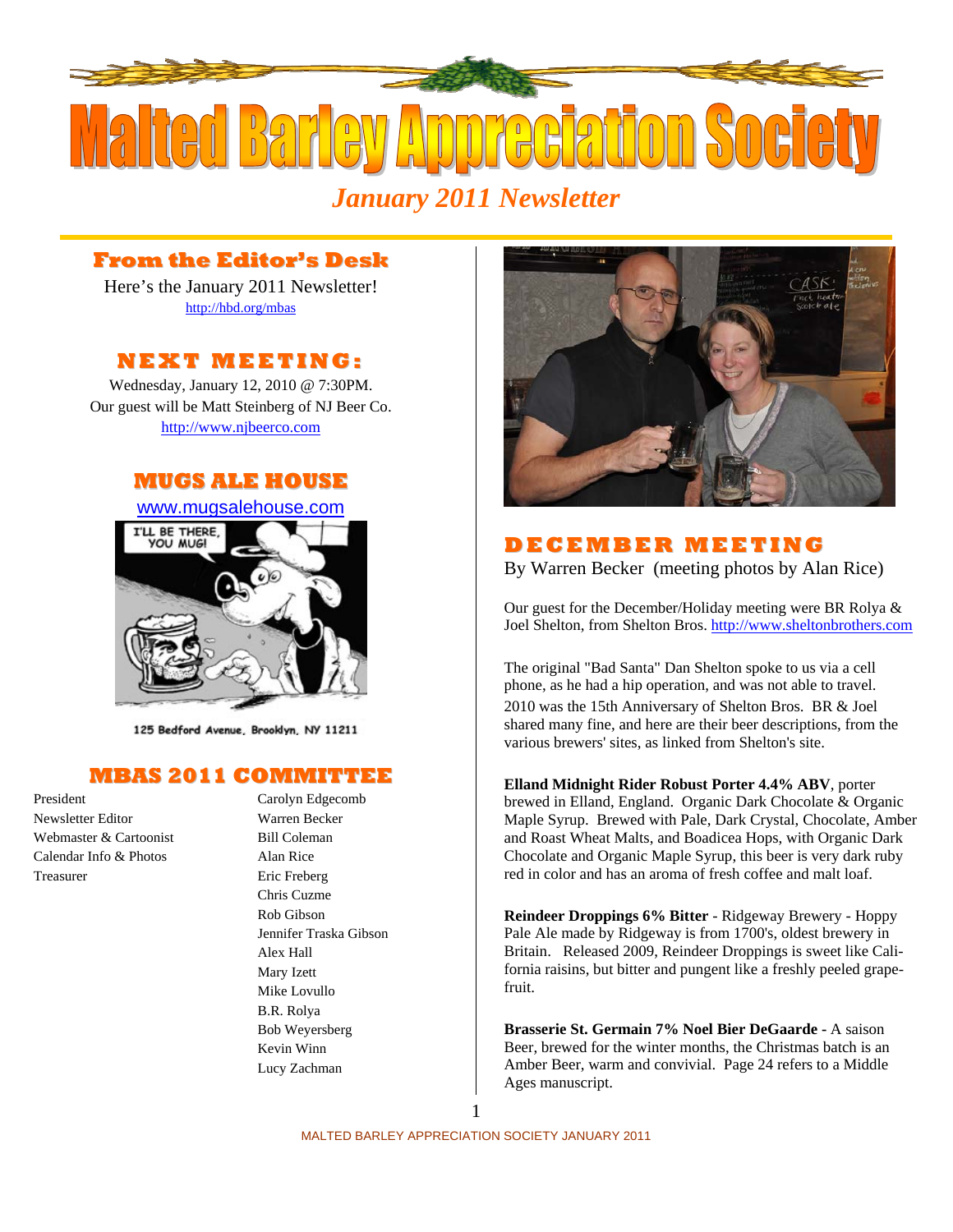

**De Ranke (Hopvine) Saison De Dottignnes 5.5%,** saison made in Dottignnes Belgium with Pilsner Malt & Halletaur Hops.

**De Ranke Père Noël 7%,** a fantastic Christmas beer, but one that defies the universal custom of a stronger, spicier beer for the holiday season. At 7% alcohol by volume, a fine balance of malt and hops, complex character, a refreshing dryness, and a gorgeous cellar aroma – but is distinguished by its festive copper color.

**Oppigårds Winter 5.3% Farmhouse/Winter Beer** made in Swedish Farmhouse, peasant beer/rustic. Clear chestnut color with nice fluffy off white head. Aroma is malty but also quite hoppy with an orangey fruitiness and some caramel. Taste is malty with a bit sour fruitiness.

**Mikkeller Single Hop Series Centennial IPA 6.9%** "Single Hop Series" from Denmark. Centennial is a typical American hop, used in many IPAs, it's popularity is huge, with notes of flowers and spruce.

**Mikkeller Ris a la M'ale 8%** "rice pudding" with almonds/sour cherries. Rice a la M'ale brewed: Rice, milk / cream (lactose), vanilla, almond extract, sugar, salt and cherries. And then a little water, malt, hops and yeast.



**Haandbryggeriet Bestefar Grandfather Christmas 9%,** "bestefar" oak & black berries. Very dark brown with a lasting tan head. Intense and perfumed aroma of spices and herbs. Sweet herbal and spicy flavor with licorice, malt and Juniper.

**Struisse T'sjeese 10% Tripel** - brewed on an ostridge farm aged 8 months. Tjeeses is a strong, blond, winter beer with a fluffy white head and elegant aroma. It has flavors of dried fruits, spices, refreshing herbs and noble hops.

**Dieu du Ciel! Solstice d'Hiver 10.2% Barleywine** from Montreal Canada. This winter beer is brown in color with flaming red highlights. Its taste is delicately sweet with a hint of burnt caramel and very bitter beer with aromas of hops and alcohol Solstice d'Hiver is brewed once a year, and then aged for 4 to 5 months.



**Nogne Winter Islay Scotland ale aged 3 months**, Three months of aging in fresh Islay whisky barrels did this. Certainly great for whisky lovers, but not necessarily for those in search of subtle and balanced flavors.

**Mikkeller Coffee Black Hole Imperial Stout 13%** flaked oats & coffee; **Mikkeller Black Hole Imperial Stout with Wine 13.1%** Barrel Aged coffee/vanilla/wine-aged; **Mikkeller Black Hole Imperial Stout Bourbon Barrel Aged 13.1%.** Brewed at De Proef Brouwerij, Lochristi-Hijfte, Belgium, this a warming, intense imperial stout, with high bitterness from the hops and the sweetness from the malt and alcohol.

**De Molen Black Damnation Imperial Stout 13%** - Dutch Brewery/ De Struisse Imperial Stout/Coffee. Flavors made up of a combination of roast, chocolate, an a touch of tart fruit which surfaces more on the back-palate. Some warmth as it is consumed but not distracting. Sweet dark sugars present throughout.

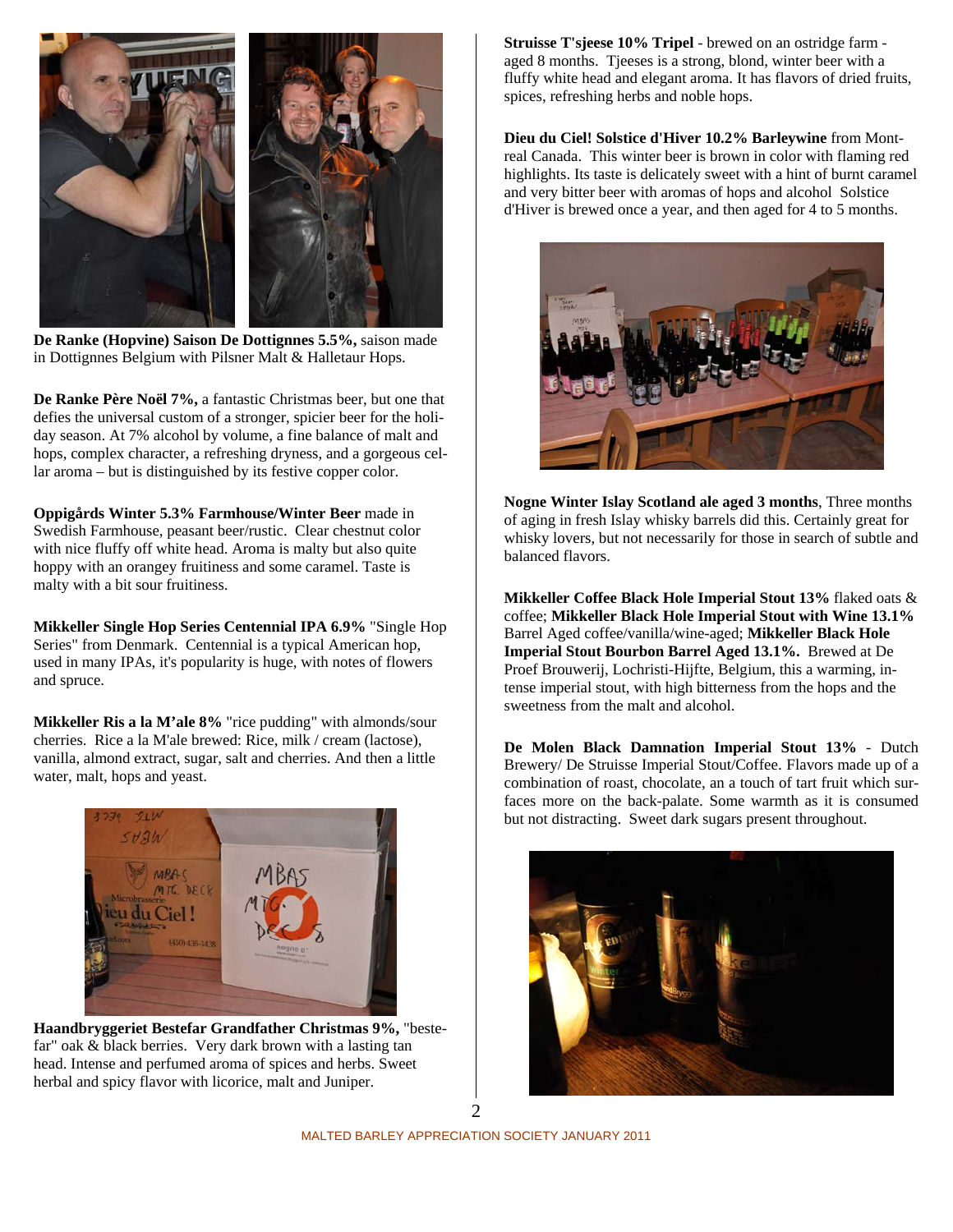



















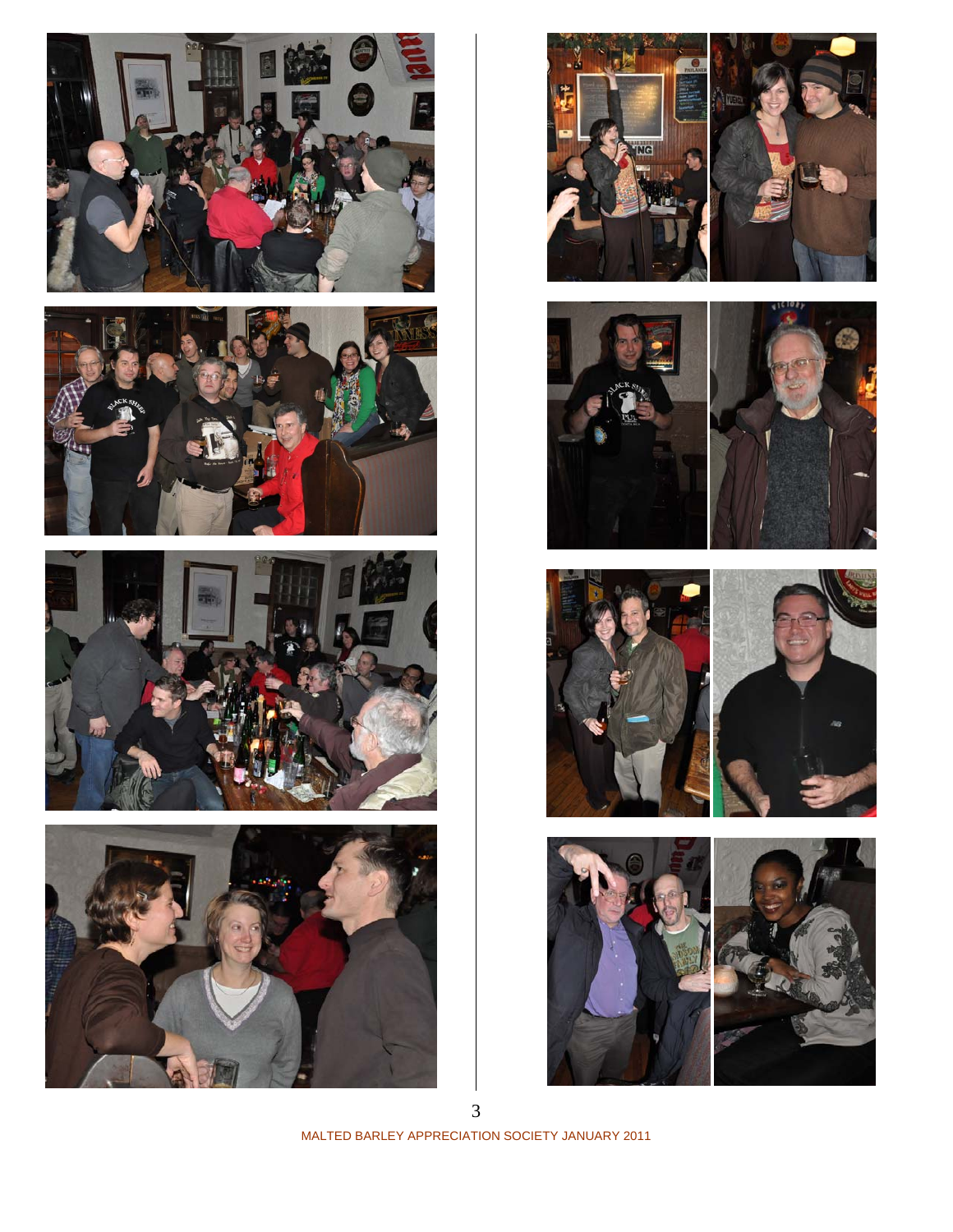







# **Event Calendar** by Alan Rice

**H O M E B R E WI N G C O M P E TI TI O N S:**



[http://www.homebrewersassociation.org/pages/competitions/club-only](http://www.homebrewersassociation.org/pages/competitions/club-only-competitions)[competitions](http://www.homebrewersassociation.org/pages/competitions/club-only-competitions)



http://www.bjcp.org/apps/comp\_schedule/competition\_schedule.php

Jan. 15, 2-4pm, Brewshop 101: Brewing Essentials, at NYC Resistor, in Gowanus, Brooklyn, \$59. Organized by City Brew Shop. [http://citybrewshop.com](http://citybrewshop.com/) <http://www.facebook.com/citybrewshop>

Jan. 30, Homebrew Alley 5 at Chelsea Brewing. Presented by the New York City Homebrewers Guild. Entry deadline Jan. 21. Judges and stewards, please register now! <http://www.homebrewalley.org/>

Feb. 26, Brooklyn Wort at Gowanus Studio Space. Presented by Brooklyn Homebrew and Sycamore. Entries are closed. Tasting tickets are \$30. <http://brooklynwort.com/>

Feb. 26, Amber Waves of Grain XV. Presented by the Niagara Assoc. of Homebrewers. Entries accepted Jan. 29-Feb. 12. <http://www.awoghomebrew.com/>

Mar. 26, HVHB 21st Homebrew Comp. Presented by Hudson Valley Homebrewers Entries accepted Mar. 5-19 <http://www.hvhomebrewers.com/>

Apr. 2, AHA 9th Nat'l Homebrew Comp. 1st round. Presented by American Homebrewers Assoc. Entries accepted Mar. 21-30. [http://www.homebrewersassociation.org/pages/compet](http://www.homebrewersassociation.org/pages/competitions/national-homebrew-competition) [itions/national-homebrew-competition](http://www.homebrewersassociation.org/pages/competitions/national-homebrew-competition)

MALTED BARLEY APPRECIATION SOCIETY JANUARY 2011